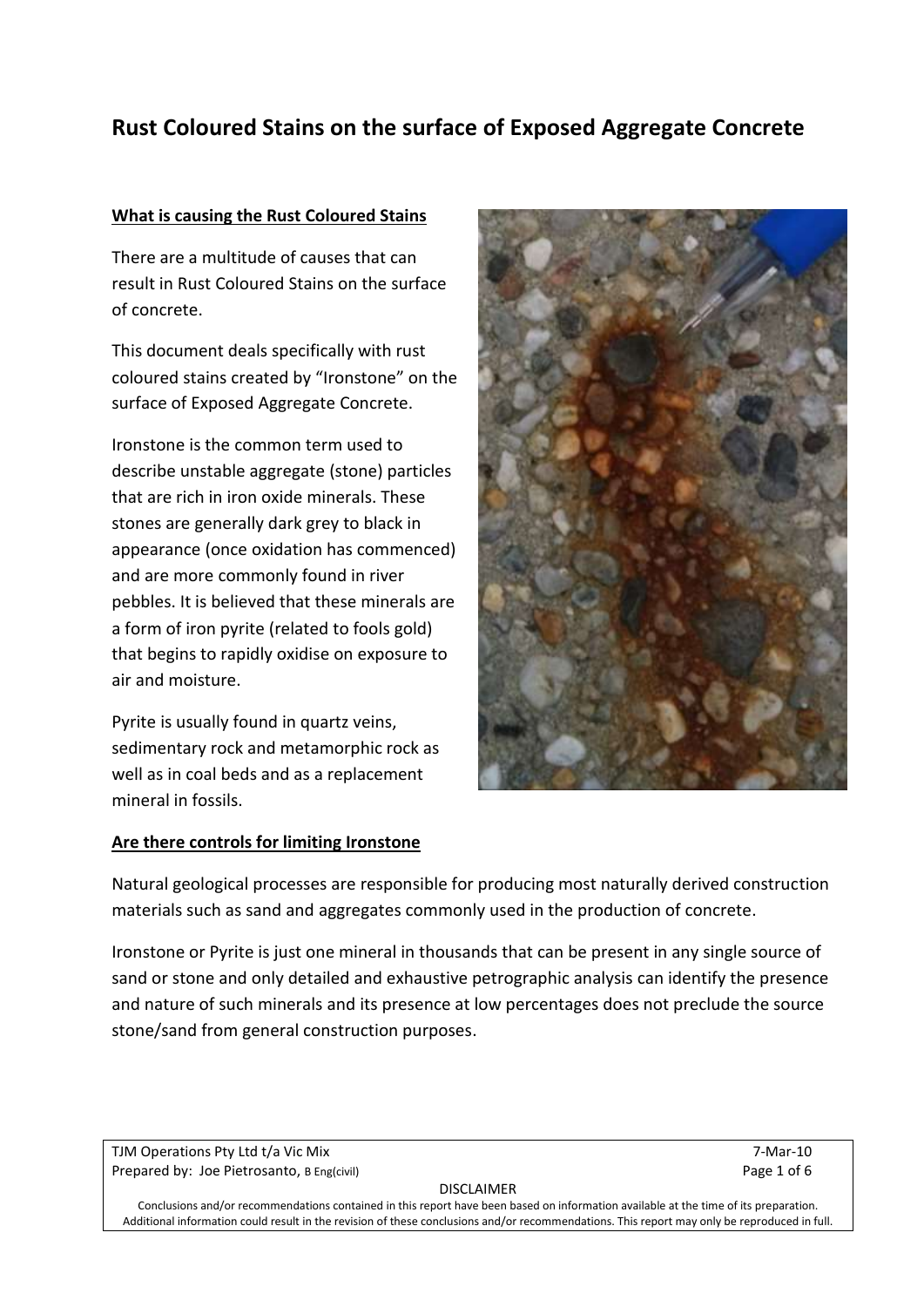# **Detailed description of Ironstone deterioration on the surface of concrete**

The presence of Ironstone in concrete is easily identified. In most cases, the presence of such particles near the surface of Exposed Aggregate will become apparent over a short period of time. The particles themselves are generally dark in appearance and hard to visually differentiate from other stone particles prior to oxidisation, but when the stone begins to breakdown, a (rust coloured) leachate stream is produced that stains the surrounding concrete and marks the location of each and every ironstone particle.

Decomposition and staining occurs near the surface of the concrete only where the mineral is exposed to air and water. It is noted that particles fully encased in the



concrete rarely decomposes - presumably due to the protection offered by the concrete through significantly reducing exposure to air & moisture in a depassivated, alkaline cementitious structure.

A typical incidence of Ironstone after commencement of oxidisation is typified by:

- a. A fractured remain of dark grey to black 3 to 14 mm size aggregate particle at the centre of a small, shallow, micro crater type hole on the surface where the stain has maximum intensity and the unsound particle has erupted and is in the process of disintegration.
- b. A dark reddish brown stain on an otherwise sound concrete surface.

## **Repair Procedure**

It is quite possible to just remove the rust coloured stains with a dilute solution of iron-stain remover (or an acid, although it's not as controllable as the proprietary solutions). But to prevent the staining from reoccurring you have to remove the offending aggregate particle first.

What follows is a detailed procedure for identification, temporary marking, removal of unsound particles, chemical treatment of stains, and fixing of new particles into place.



TJM Operations Pty Ltd t/a Vic Mix 7-Mar-10 Prepared by: Joe Pietrosanto, B Eng(civil) Page 2 of 6

DISCLAIMER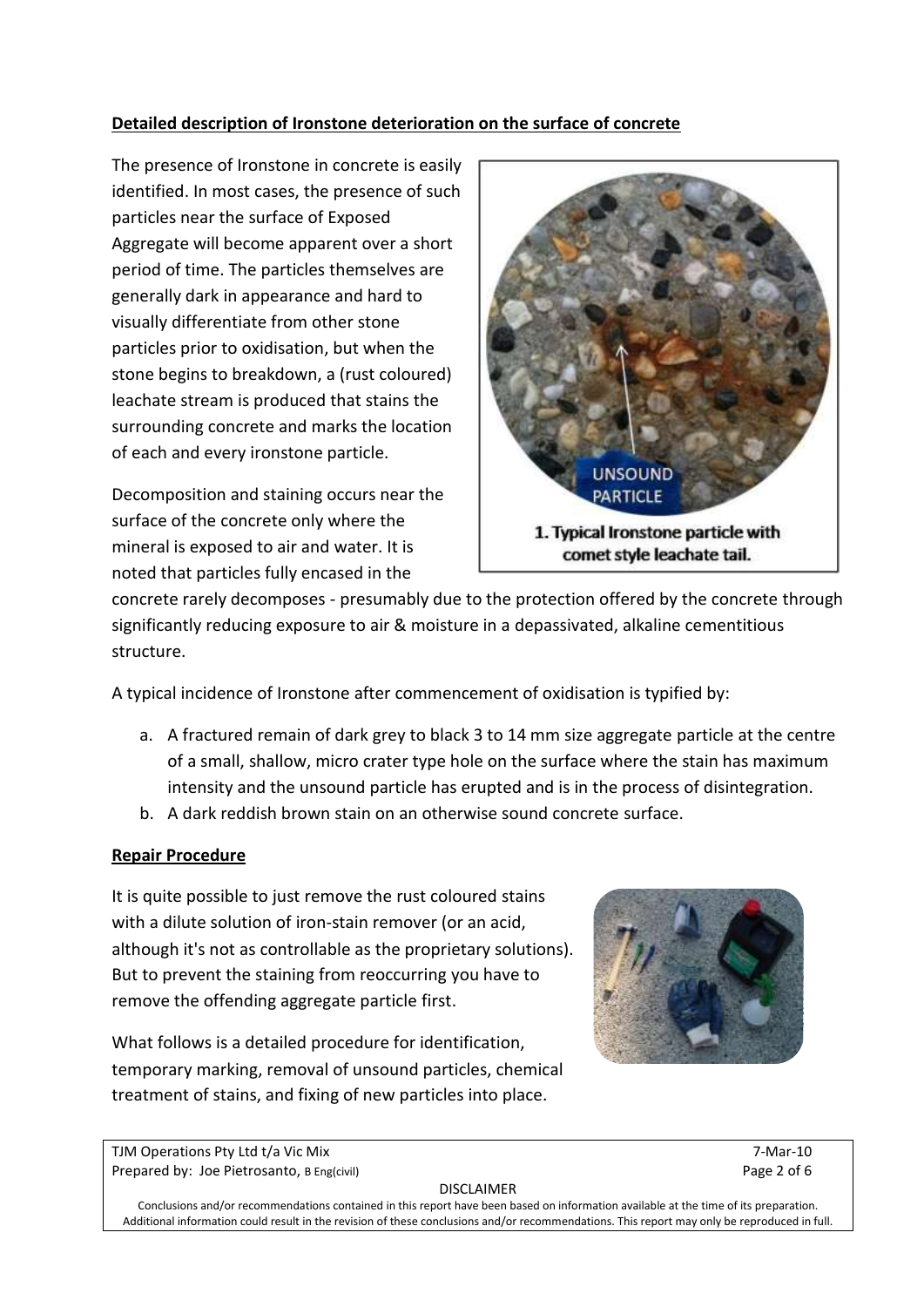## **Step1 – Identification and Marking**

Given the heavy staining caused by the Ironstone, it may seem that identification and marking is completely redundant and unnecessary. However, once you begin the process of repair, you will realize how difficult it becomes to relocate each particle being treated, particularly when the surface area being treated is quite large.

A coloured self adhesive tape (such is commonly used for paint masking) is an ideal method for temporarily marking the location of Ironstone particles to be repaired.



Start in one corner of the pavement, and methodically scan the surface, placing small pieces of the highly visible tape a few centimetres away from the epicentre of each identified Ironstone particle.

Do not rush this step, it will only slow you down later when you realise you have missed particles and you have to keep stopping to ensure you mark what you have found before you lose sight of it again – some incidences of Ironstone are very small and staining may be light or not advanced enough to draw immediate attention to itself. This raises one other issue – how long has the pavement been in service. Attempting to repair after the first indication of rust staining may lead to having to carry out this repair procedure numerous times because insufficient time has been allowed for all incidences of Ironstone to erupt and produce a stain on the surrounding surface. Trying to identify particles that have not erupted is just not practical – particularly when other perfectly sound particles are of a similar appearance – only analysis of samples examined under a microscope will have any chance of differentiating these particles. Clearly, this is not practical or cost effective.

TJM Operations Pty Ltd t/a Vic Mix 7-Mar-10 Prepared by: Joe Pietrosanto, B Eng(civil) Page 3 of 6

#### DISCLAIMER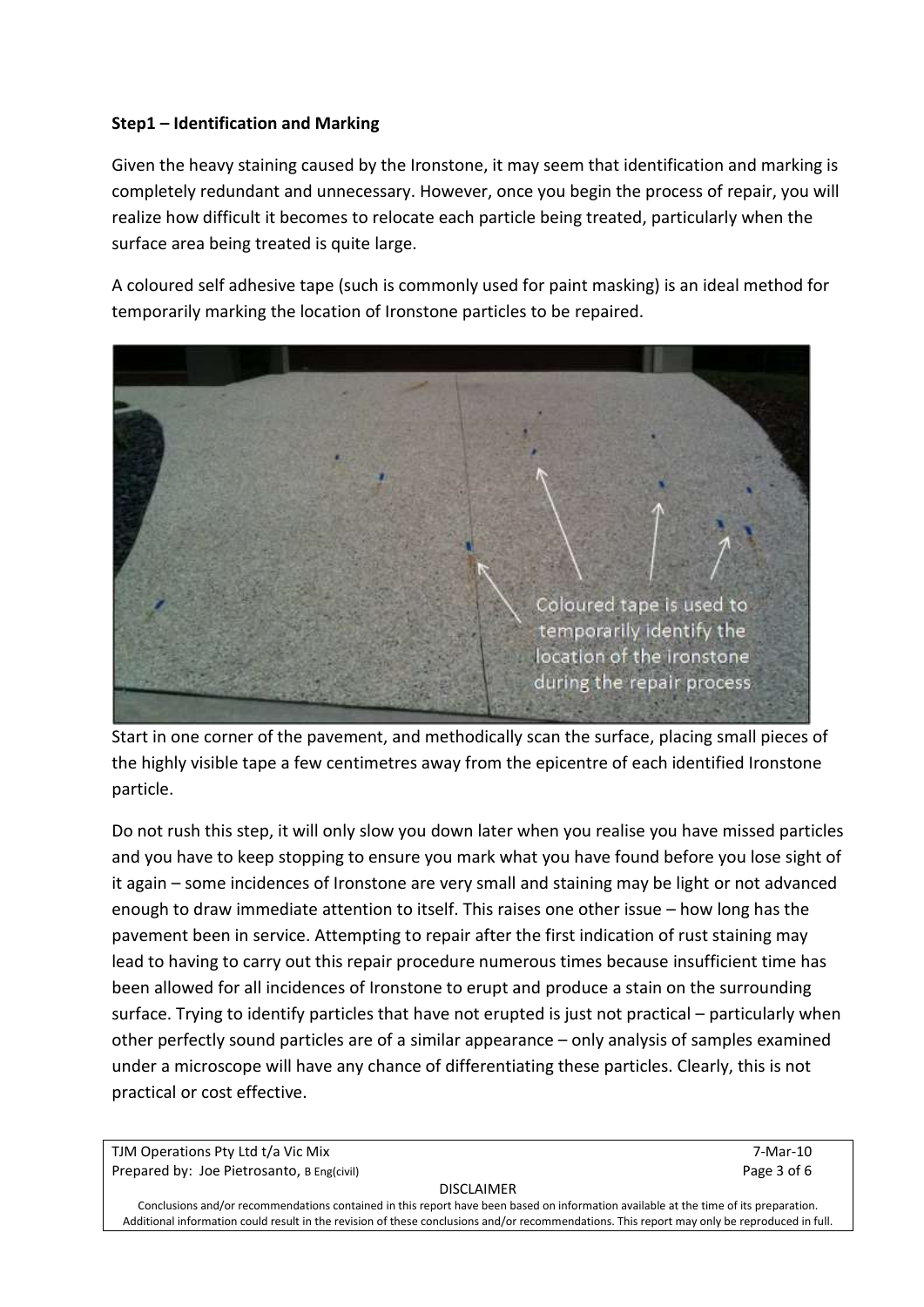# **Step2 – Removal of Ironstone and stain trail**

Prior to trying to clean the stain, it is important to remove the source of the stain – the Ironstone particle.

The particle is best removed mechanically by either:

- a. Drilling the particle out of the concrete using a masonry bit; or
- b. Breaking the particle out of the concrete with a hard pointed implement – a nail hole punch and hammer works well for this.

Take some care not to over-excavate the area. Concrete is a brittle material and excessive and uncontrolled force will cause other



particles to be removed along with the unsound one.

*SAFETY PRECAUTION: Be sure to take appropriate safety precautions. A pair of comfortable gloves will prevent annoying scrapes and other minor injuries associated with hammers and sharp implements. More importantly, a pair of safety glasses may prevent an annoying and often painful injury to the eyes caused by a chipped fragment of concrete or stone flying into it.*

The aim at this stage is to only remove unsound ironstone particles and to limit damage to the surrounding paste and other stones. This will help to reduce the visibility of the repair when complete.

With some time and practice, you should be able to quickly punch out the dark ironstone leaving behind a small crater as can be seen in the photograph above.

For large jobs with a team of people performing the repairs, it is recommended that the job is divided into working areas and that each operator draw an "X" on the marking tape to indicate completion of this step. This will ensure that none are missed and save time later.

Once all Ironstone particles have been removed, chemical treatment of the stain can be undertaken.

There are numerous products available that can effectively clean stains from concrete. The most commonly used cleaners contain an acid. Acids are particularly reactive against the alkaline nature of common, lime based concrete.

DISCLAIMER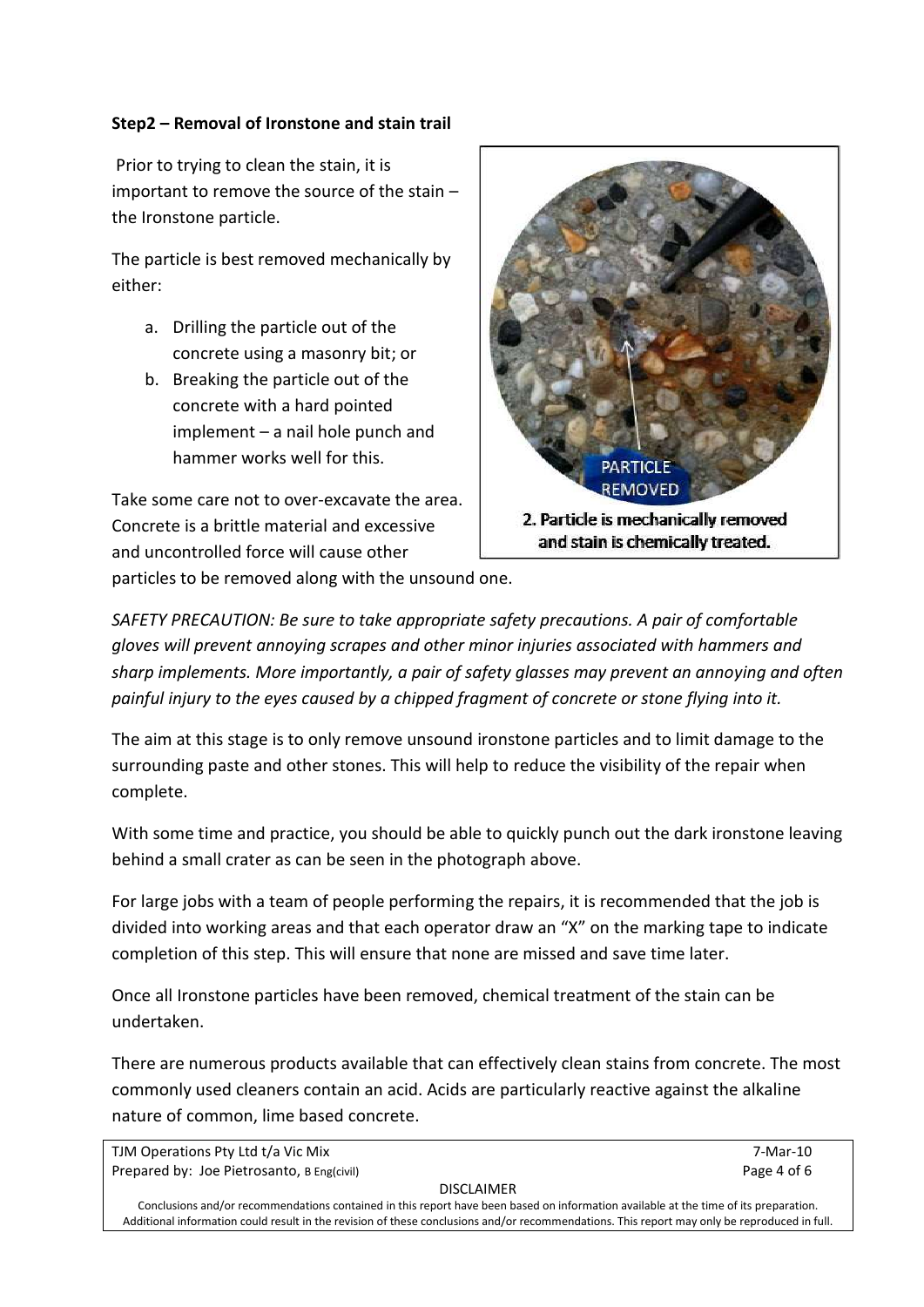The most effective acid for removing rust type stains is Oxalic acid, but it is not as commonly available in its pure form, rather as a constituent of propriety rust removing and cleaning products. Other acids (such as: Muriatic or hydrochloric acid are more commonly available through hardware stores and pool shops) can be effective, but always begin by testing in an inconspicuous region and see what the results are before you carry on with the rest of the stained areas. Trial and error is sometimes needed to understand if any side effects may occur with other materials..

Be careful when working around some bricks, pavers and stone blocks. Depending upon their composition, certain materials can be sensitive to acids and are easily damaged or marked.

You'd be risking damaging or staining the stone with acid-burn, "vanadium stain", while at the same time, possibly not completely removing the rust stain.

Also, never use a metal-bristle brush with acid, on some bricks and stone, it will leave a lot more staining and may be too abrasive on some softer surfaces. Any brush you use should be stiff nylon bristle or wood fibre.

Once you have established confidence in a cleaning solution that will remove the rust stain without any significant side effects, treat each marked area systematically so as not to miss any. Pay attention to the time you leave your cleaning solution on there, and make sure it does not dry out in the meantime.

*SAFETY PRECAUTION: Be sure to take appropriate safety precautions. Acids and acid based cleaners are particularly harmful to humans. Read any safety directions provided by the supplier and closely follow the recommended instructions. Safety glasses, acid resistant gloves and good ventilation are absolutely essential.*

Then rinse thoroughly with fresh water. A high pressure washer is particularly useful for this purpose and you will find other non-ironstone stains may also be removed during this process, but be careful to reinstate any marking tape that is washed away. You will find it very difficult to relocate each crater for step 3.

TJM Operations Pty Ltd t/a Vic Mix 7-Mar-10 Prepared by: Joe Pietrosanto, B Eng(civil) Page 5 of 6

#### DISCLAIMER